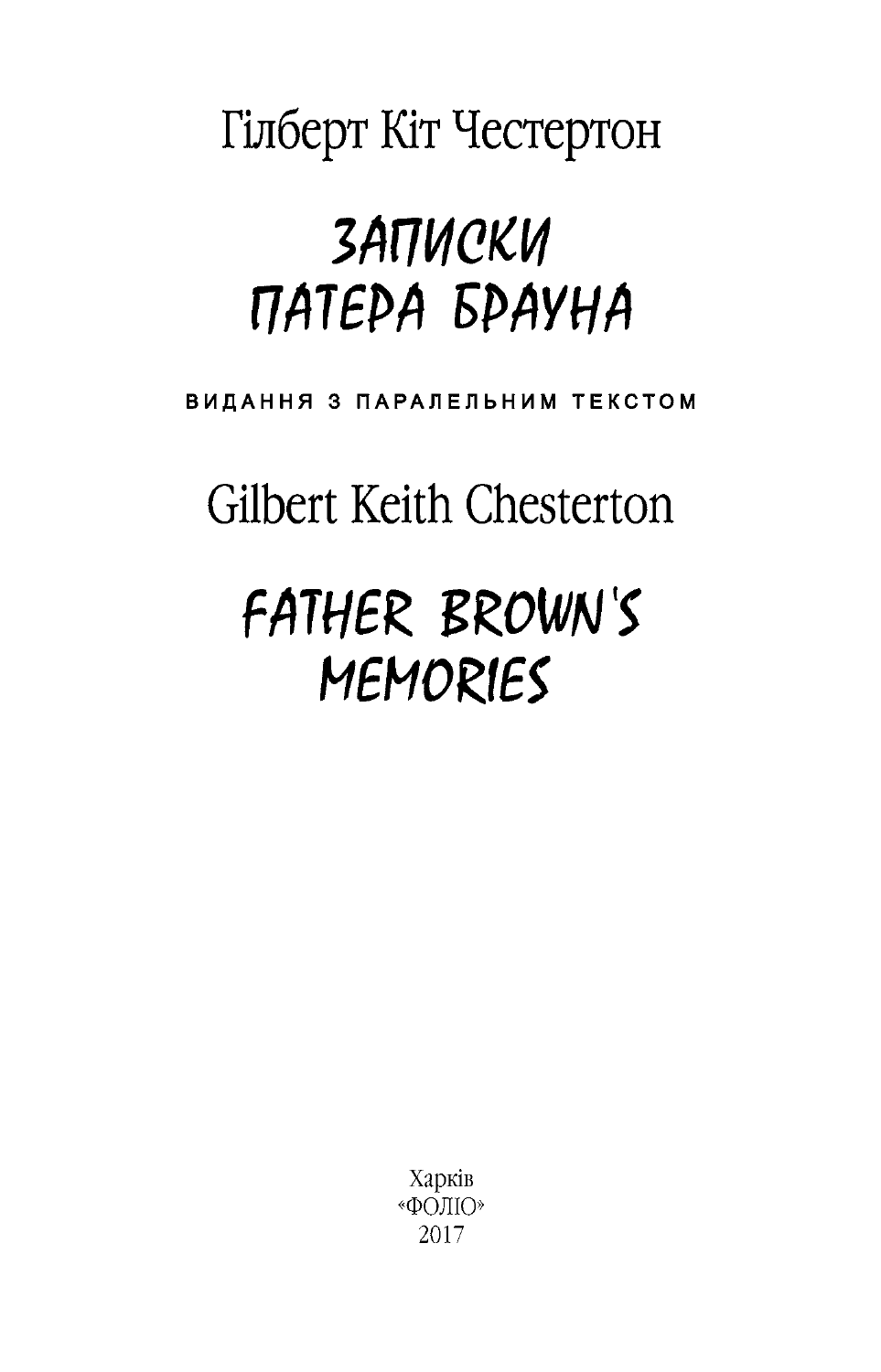## Багряний місяць гори Меру

Усі погодилися, що благодійний базар, влаштова-ний у Меллоувудському абатстві (певна річ, за згодою леді Маунтіґл), був чудовим. Гойдалки, каруселі та панорами щодуху розважали народ. Я відзначив би і власне благодійність, якби хтось із присутніх там осіб пояснив, у чому вона полягала.

Як би там не було, нам доведеться мати справу далеко не з усіма цими особами, перш за все — з трьома з них, а саме — з однією жінкою і двома джентльменами, котрі, голосно сперечаючись, походжали між головними павільйонами або, точніше, наметами. Праворуч від них містився славетний провидець, в чиєму малиновому кублі оселилися чорні і золоті божества, багаторукі, як спрути. Може, вони свідчили про те, що не обділять його своєю допомогою. А можливо, вони просто втілювали мрію якогось хіроманта. Ліворуч стояв намет френології, прикрашений набагато скромніше, на подив шишкуватими черепами Сократа та Шекспіра. Як і личить справжній науці, тут були тільки біла та чорна фарби, тільки числа і креслення. Малиновий же намет, де панувала тиша, приваблював таємничим темним входом. Френолог на прізвище Фрозо — вертлявий смаглявий чоловічок з неймовірно чорними вусами — стояв біля свого святилища та пояснював невідь-кому, що будь-яка голова виявиться такою ж значною, як у Шекспіра. Ледве нагодилася молодиця, то він накинувся на неї і з усією старомодною чемністю запропонував помацати її череп.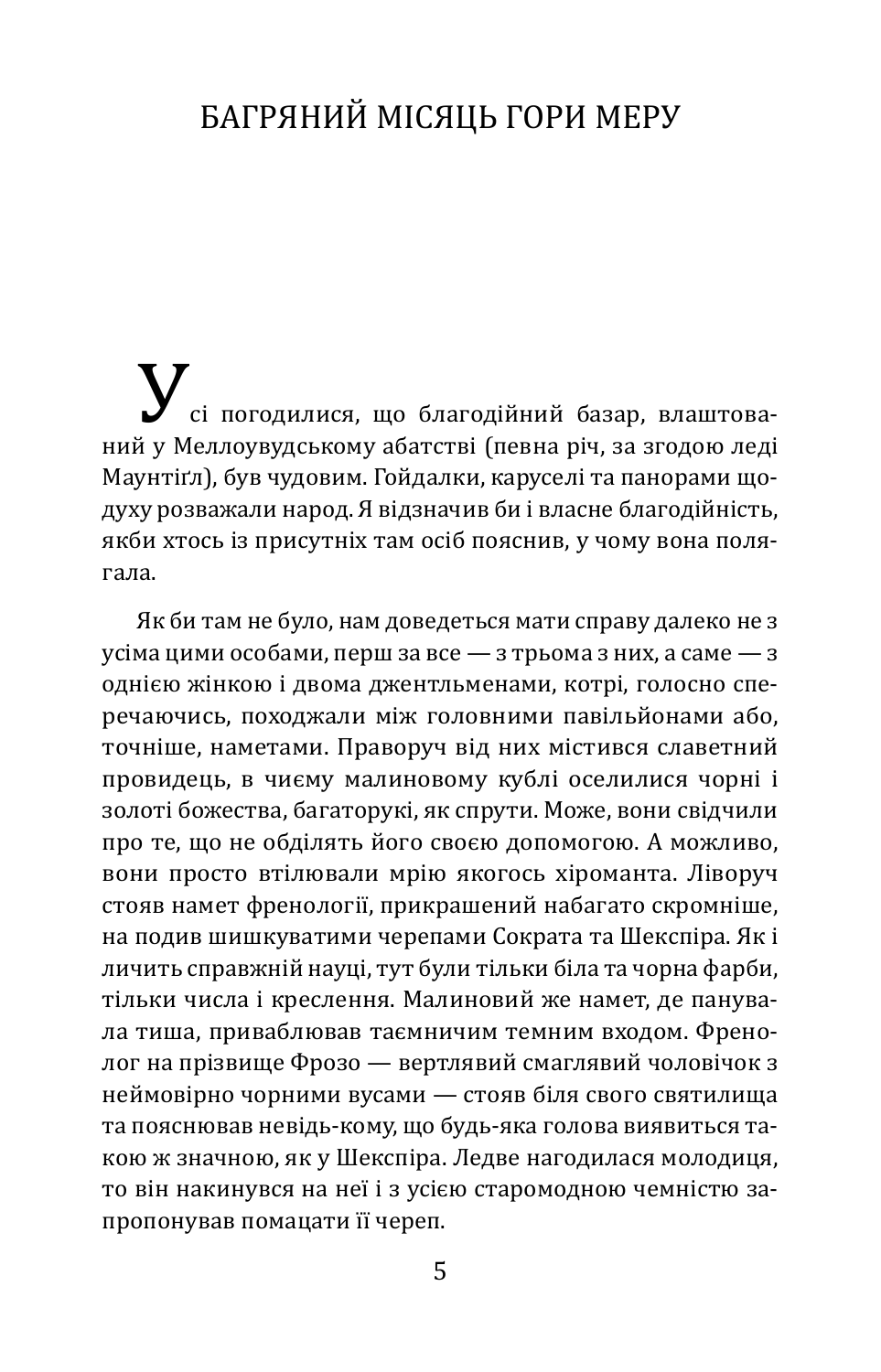the tents, the vigilant Phroso leapt on her and offered, with a pantomime of old-world courtesy, to feel her bumps.

She refused with civility that was rather like rudeness; but she must be excused, because she was in the middle of an argument. She also had to be excused, or at any rate was excused, because she was Lady Mounteagle. She was not a nonentity, however, in any sense; she was at once handsome and haggard, with a hungry look in her deep, dark eyes and something eager and almost fierce about her smile. Her dress was bizarre for the period; for it was before the Great War had left us in our present mood of gravity and recollection. Indeed, the dress was rather like the purple tent; being of a semi-oriental sort, covered with exotic and esoteric emblems. But everyone knew that the Mounteagles were mad; which was the popular way of saying that she and her husband were interested in the creeds and culture of the East.

The eccentricity of the lady was a great contrast to the conventionality of the two gentlemen, who were braced and buttoned up in all the stiffer fashion of that far-off day, from the tips of their gloves to their bright top hats. Yet even here there was a difference; for James Hardcastle managed at once to look correct and distinguished, while Tommy Hunter only looked correct and commonplace. Hardcastle was a promising politician; who seemed in society to be interested in everything except politics. It may be answered gloomily that every politician is emphatically a promising politician. But to do him justice, he had often exhibited himself as a performing politician. No purple tent in the bazaar, however, had been provided for him to perform in.

"For my part," he said, screwing in the monocle that was the only gleam in his hard, legal face, "I think we must exhaust the possibilities of mesmerism before we talk about magic. Remarkable psychological powers undoubtedly exist, even in apparently backward peoples. Marvellous things have been done by fakirs."

"Did you say done by fakers?" asked the other young man, with doubtful innocence.

"Tommy, you are simply silly," said the lady. "Why will you keep barging in on things you don't understand? You're like a schoolboy screaming out that he knows how a conjuring trick is done. It's all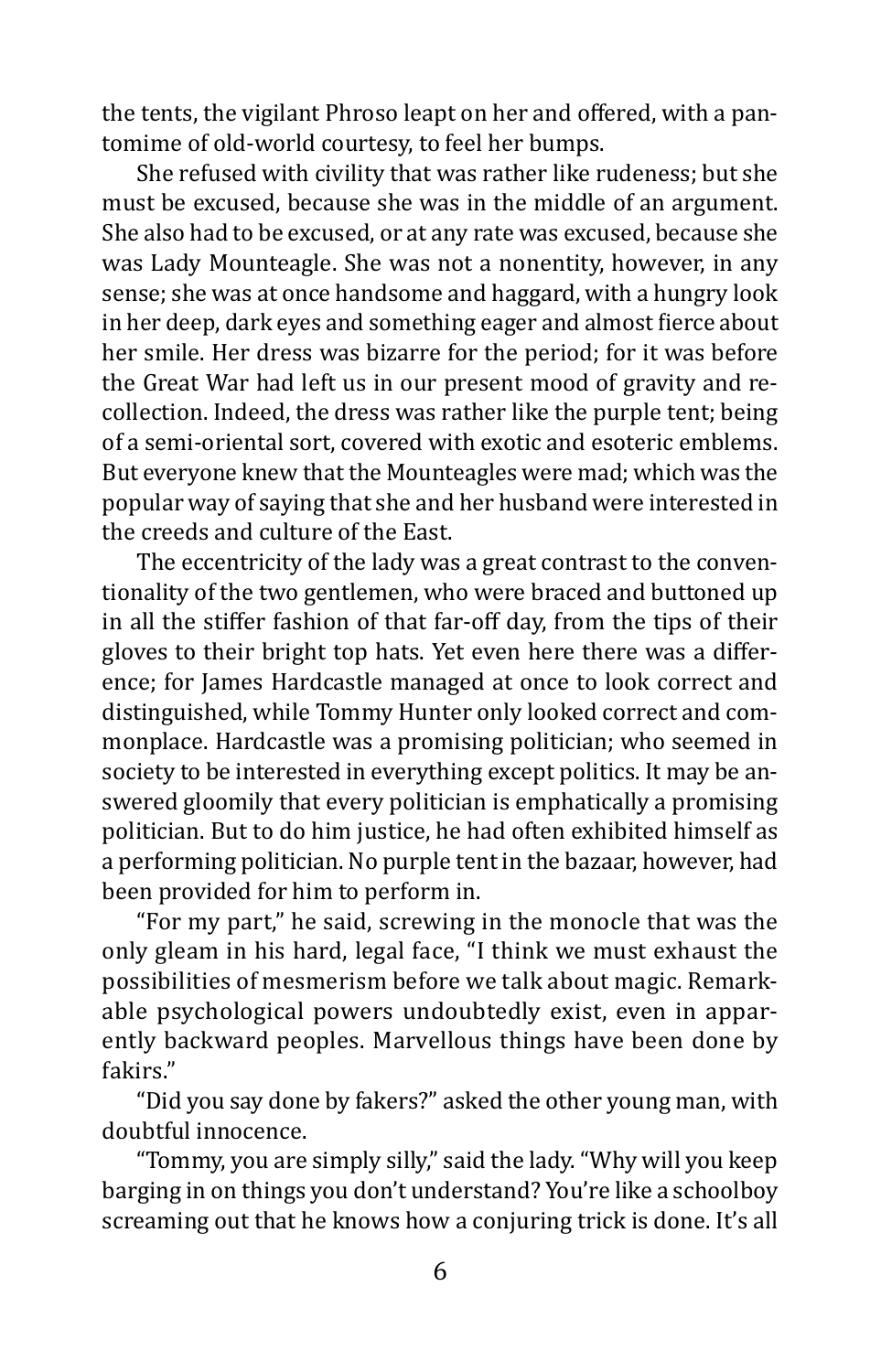Пані відмовилася до грубощів ввічливо, але ми пробачимо їй це, бо вона була захоплена суперечкою. Даруємо ми і тому, що вона була господинею, самою леді Маунтіґл. Ніхто не назвав би її непримітною: глибокі темні очі світилися якимось голодним блиском, а бадьора, навіть несамовита усмішка дещо суперечила виснаженому обличчю. Одіж її була химерною, згідно з тодішньою модою, бо відбувалося це задовго до війни, що так успішно навчила нас серйозності та зібраності. Гарнітур жінки був схожий на намет провидця, в ньому було щось східне, його прикрашали дивовижні таємні символи. Але всі знали, що Маунтіґли схибнуті, тобто, в перекладі на мову науки, вони переймаються східною культурою та східними віруваннями.

Дивовижні властивості примадонни відтіняли досконалу пристойність обох джентльменів. Як веліла та допотопна мода, все в них було строгим і бездоганним, від білих рукавичок до блискучого циліндра. Однак різнилися і вони. Джеймс Гардкасл поєднував пристойність із вишуканістю, а Томмі Гантер — з вульгарністю. Гардкасл був багатообіцяючим політичним діячем, хоча в товаристві цікавився чим завгодно, але не політикою. Можна, звісно, сказати, що кожен політик багато обіцяє. Але, будьмо справедливі, цей жевжик багато і робив. Однак малинові намети не викликали в нього напливу діяльності.

— На мій погляд, — промовляв він, вкладаючи в око монокль, що оживляв своїм блиском його суворе обличчя, перш ніж сперечатися про магію, маємо встановити межі ще непізнаних сил. Без сумніву, сили такі є, навіть у вельми відсталих людей. Факіри, наприклад, чинять дивовижні речі.

— Ви хотіли сказати, шахраї? — з наївним виглядом спитав другий джентльмен.

— Томмі, не мели дурниць, — сказала жінка. — Вічно ти сперечаєшся про те, чого не знаєш! Немов якийсь школяр,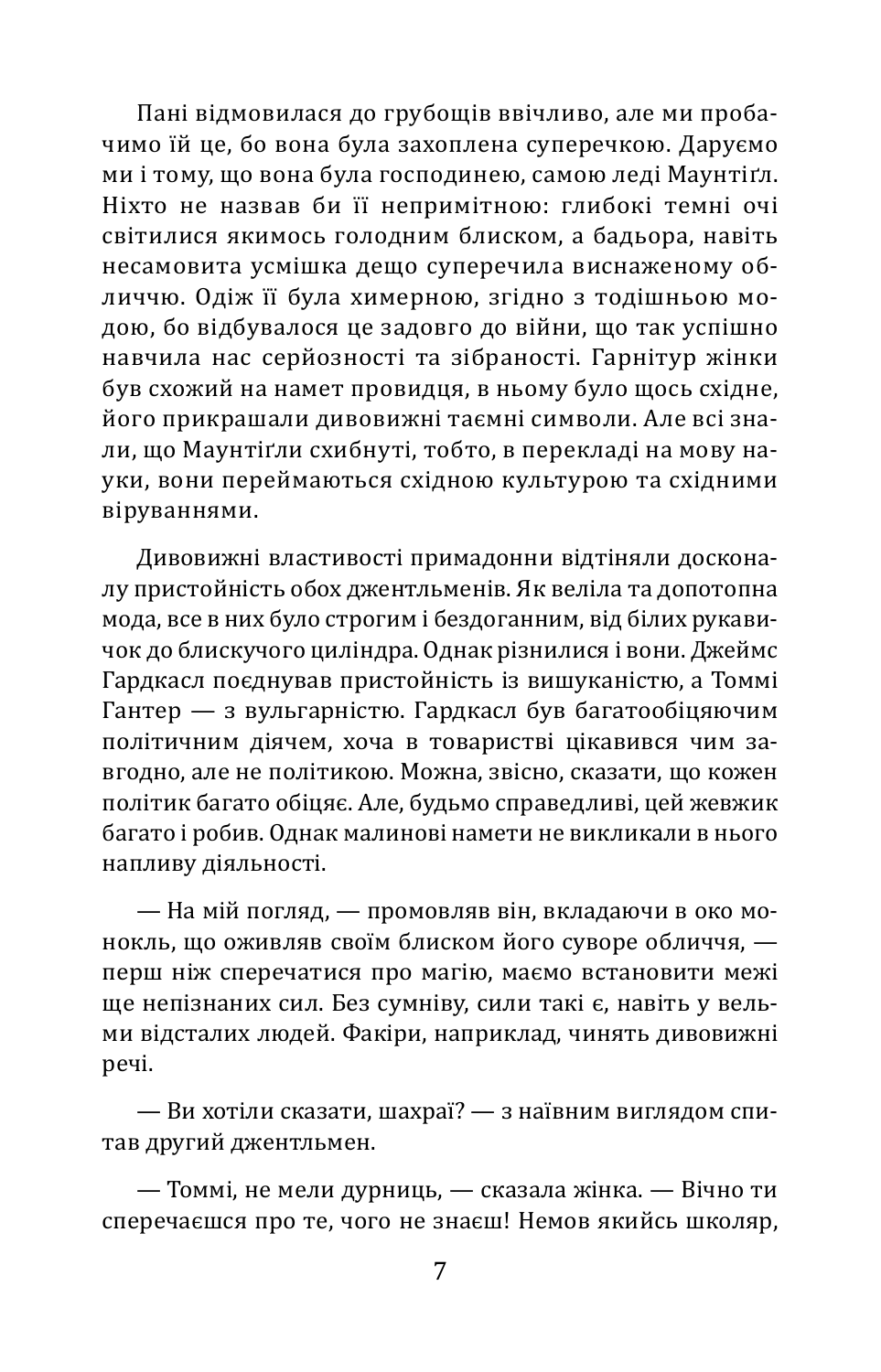so Early Victorian—that schoolboy scepticism. As for mesmerism, I doubt whether you can stretch it to—"

At this point Lady Mounteagle seemed to catch sight of somebody she wanted; a black stumpy figure standing at a booth where children were throwing hoops at hideous table ornaments. She darted across and cried:

"Father Brown, I've been looking for you. I want to ask you something: Do you believe in fortune-telling?"

The person addressed looked rather helplessly at the little hoop in his hand and said at last:

"I wonder in which sense you're using the word 'believe.' Of course, if it's all a fraud—"

"Oh, but the Master of the Mountain isn't a bit of a fraud," she cried. "He isn't a common conjurer or a fortune-teller at all. It's really a great honour for him to condescend to tell fortunes at my parties; he's a great religious leader in his own country; a Prophet and a Seer. And even his fortune-telling isn't vulgar stuff about coming into a fortune. He tells you great spiritual truths about yourself, about your ideals."

"Quite so," said Father Brown. "That's what I object to. I was just going to say that if it's all a fraud, I don't mind it so much. It can't be much more of a fraud than most things at fancy bazaars; and there, in a way, it's a sort of practical joke. But if it's a religion and reveals spiritual truths—then it's all as false as hell and I wouldn't touch it with a bargepole."

"That is something of a paradox," said Hardcastle with a smile.

"I wonder what a paradox is," remarked the priest in a ruminant manner. "It seems to me obvious enough. I suppose it wouldn't do very much harm if somebody dressed up as a German spy and pretended to have told all sorts of lies to the Germans. But if a man is trading in the truth with the Germans—well! So I think if a fortune-teller is trading in truth like that—"

"You really think," began Hardcastle grimly.

"Yes," said the other; "I think he is trading with the enemy."

Tommy Hunter broke into a chuckle. "Well," he said, "if Father Brown thinks they're good so long as they're frauds, I should think he'd consider this copper-coloured prophet a sort of saint."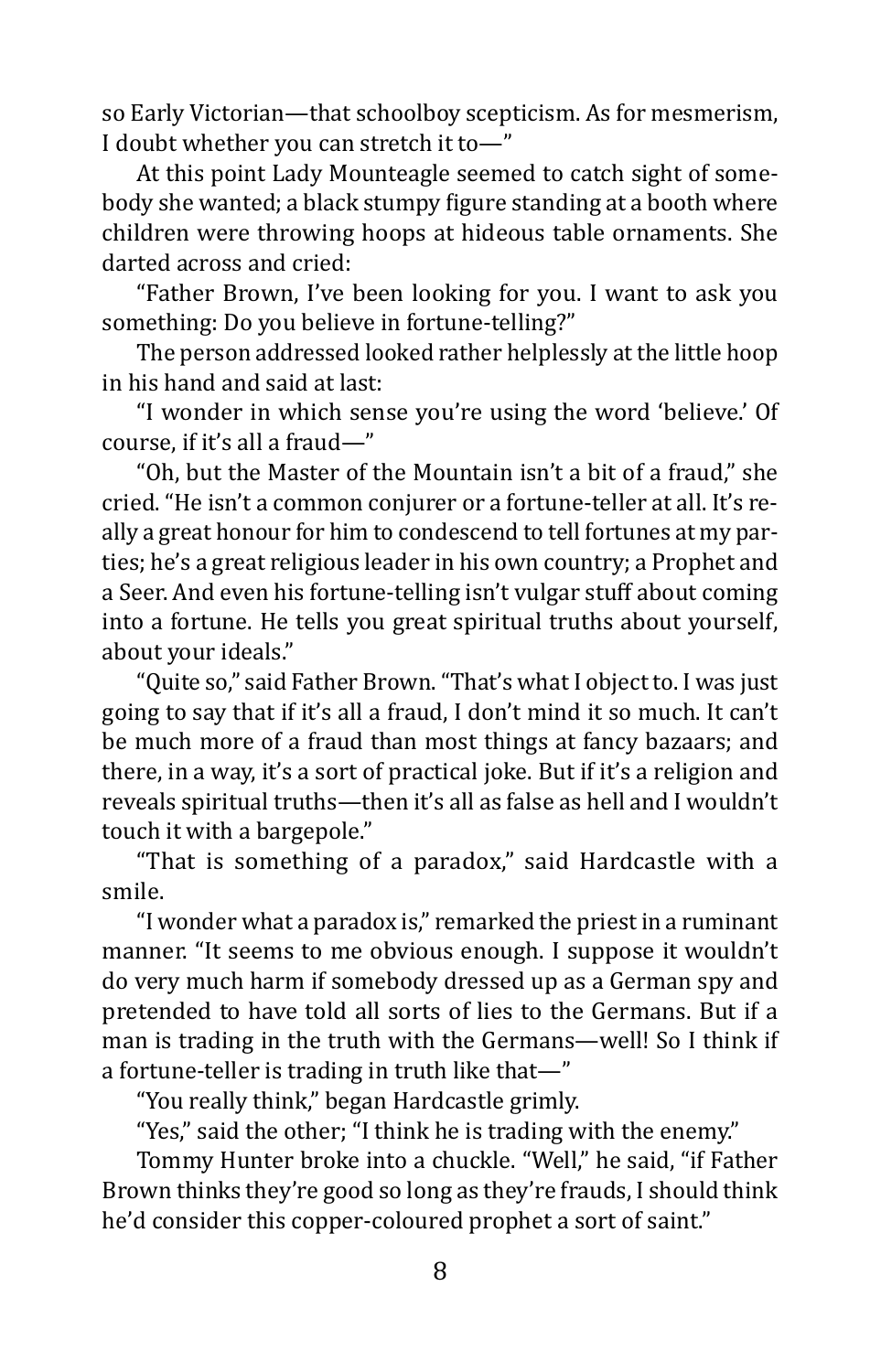котрий викриває фокусника. Цей хлоп'ячий скепсис так застарів... Що ж до непізнаних сил, то вважаю...

У цю мить молодиця побачила когось, хто був їй потрібен, — незграбного чоловіка в чорному, котрий стояв біля павільйону, де діти кидали обручі в потворні фігурки. Вона і кинулася до священика з воланням:

— Патере Браун, а я вас шукаю! Мені треба з вами порадитися. Ви вірите в передбачення?

Той, до кого вона звернулася, безпорадно дивився на обруч у своїй руці.

— Я не зовсім втямив, — сказав він, — в якому сенсі ви вжили слово «вірити». Звісно, якщо це шарлатанство...

— Та ні! — засміялася жінка. — Учитель зовсім не дурисвіт! Для мене велика честь, що він прийшов. Він провидець, пророк. Пророкує не якусь удачу в справах, а відкриває глибокі духовні істини про нас самих, про нашу справжню сутність.

— Саме так, — сказав патер Браун. — Якщо це шарлатанство, я нічого проти не маю. Хіба мало дурисвітства на таких базарах, так ніхто і не сприймає його всерйоз! Але якщо справа дійшла до духовних істин, то вважаю, що це — бісівська брехня, від якої треба триматися подалі.

— Ваші слова — парадоксальні, — з посмішкою зауважив Гардкасл.

— Ніяк не збагну, що таке парадокс, — задумливо сказав священик. — Мені здається, він дуже простий. Якщо хтось прикинеться шпигуном і стане брехати супротивнику, шкоди не буде. Але якщо людина справді працює на ворога...

— Ви гадаєте... — почав Гардкасл.

— Атож, — підтвердив священик. — Я гадаю, що ваш провидець пов'язаний із Ворогом роду людського.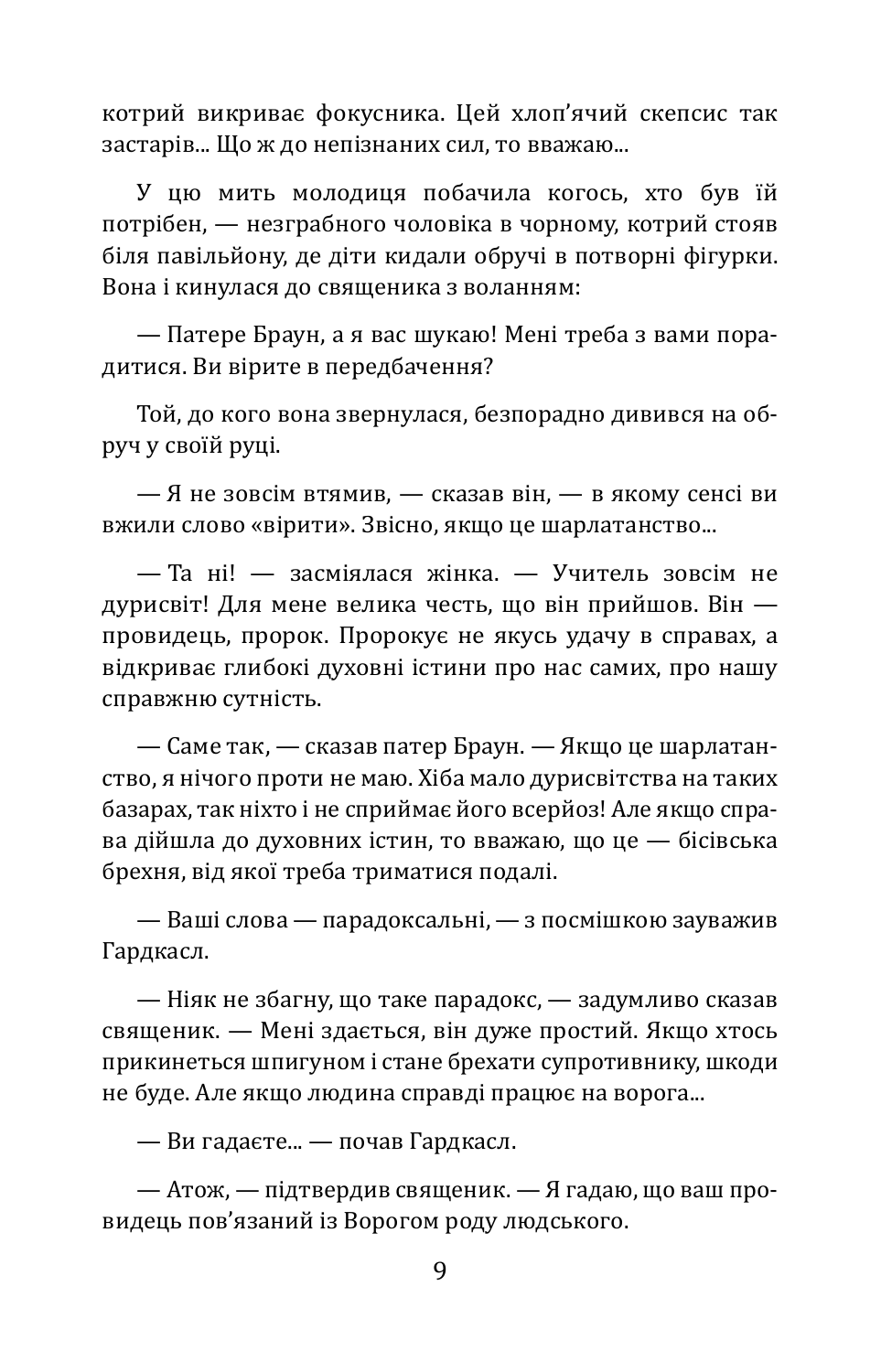"My cousin Tom is incorrigible," said Lady Mounteagle. "He's always going about showing up adepts, as he calls it. He only came down here in a hurry when he heard the Master was to be here, I believe. He'd have tried to show up Buddha or Moses."

"Thought you wanted looking after a bit," said the young man, with a grin on his round face. "So I toddled down. Don't like this brown monkey crawling about."

"There you go again!" said Lady Mounteagle. "Years ago, when I was in India, I suppose we all had that sort of prejudice against brown people. But now I know something about their wonderful spiritual powers, I'm glad to say I know better."

"Our prejudices seem to cut opposite ways," said Father Brown. "You excuse his being brown because he is brahminical; and I excuse his being brahminical because he is brown. Frankly, I don't care for spiritual powers much myself. I've got much more sympathy with spiritual weaknesses. But I can't see why anybody should dislike him merely because he is the same beautiful colour as copper, or coffee, or nut-brown ale, or those jolly peat-streams in the North. But then," he added, looking across at the lady and screwing up his eyes, "I suppose I'm prejudiced in favour of anything that's called brown."

"There now!" cried Lady Mounteagle with a sort of triumph. "I knew you were only talking nonsense!"

"Well," grumbled the aggrieved youth with the round face. "When anybody talks sense you call it schoolboy scepticism. When's the crystal-gazing going to begin?"

"Any time you like, I believe," replied the lady. "It isn't crystalgazing, as a matter of fact, but palmistry; I suppose you would say it was all the same sort of nonsense."

"I think there is a via media between sense and nonsense," said Hardcastle, smiling. "There are explanations that are natural and not at all nonsensical; and yet the results are very amazing. Are you coming in to be operated on? I confess I am full of curiosity."

"Oh, I've no patience with such nonsense," spluttered the sceptic, whose round face had become rather a red face with the heat of his contempt and incredulity. "I'll let you waste your time on your mahogany mountebank; I'd rather go and throw at coco-nuts."

The Phrenologist, still hovering near, darted at the opening.